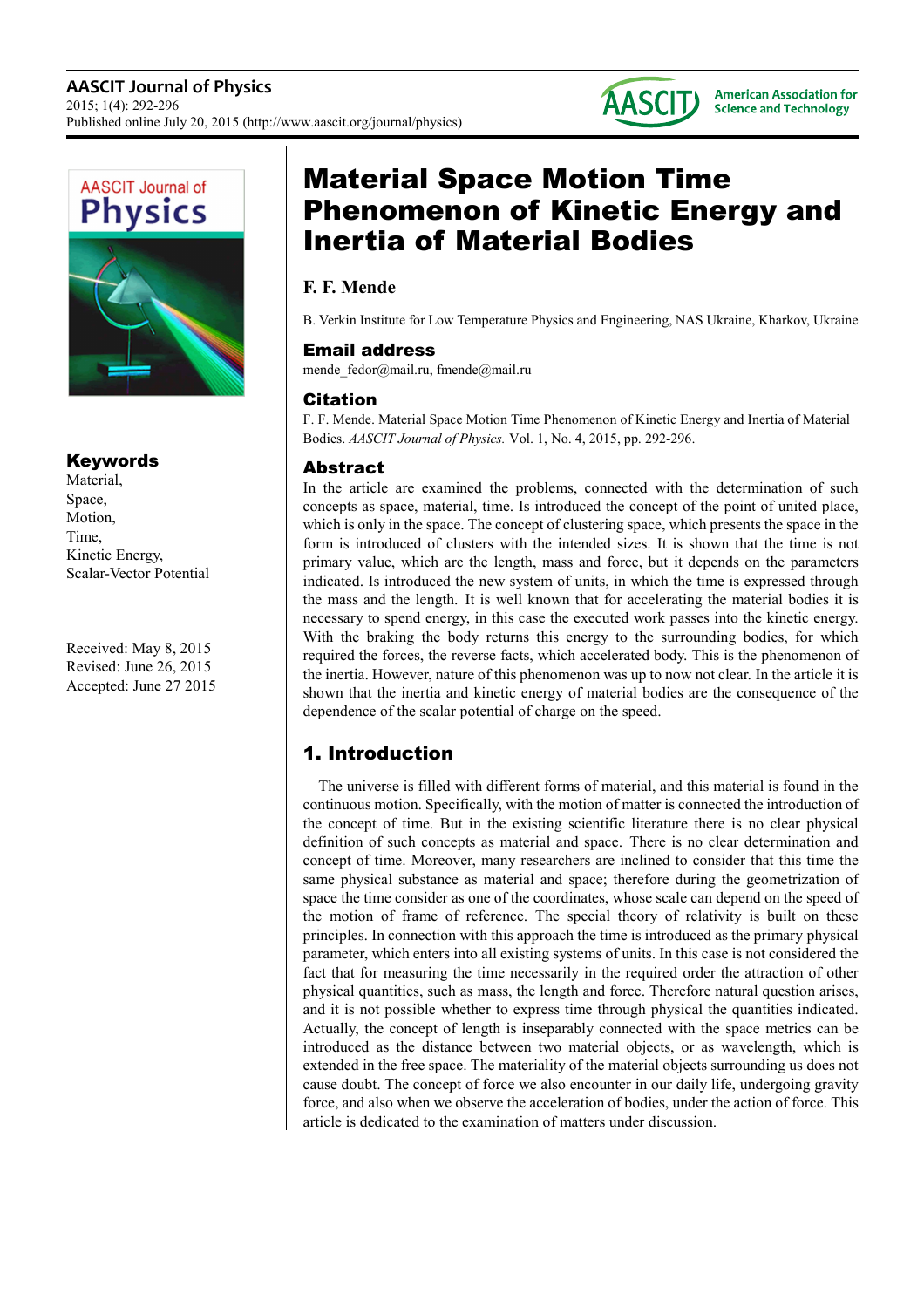### 2. Material and the Space

In order to introduce what or concept necessary to, first of all, describe its properties of the within the framework existing concepts. In nature we observe two forms of material. First of all, these are the atoms, of which consist the bodies, which is conventionally designated as material. Into the structure of atoms enter the smaller formations, which is conventionally designated as nucleons. Atoms possess sizes, and one of the basic its of space consists in the fact that at its one and the same point it is not possible to simultaneously place two atoms. By this is determined the uniqueness of the point indicated, which in the space is only in its kind. We will call this property of the point of space the property of united place. From this property escapes the concept of time, which indicates that at the point of united place cannot simultaneously be located two different material bodies, but to occupy this place they can only in the specific sequence. This sequence introduces the concept of time [1,2].

There is another form of material, which includes different fields and electromagnetic waves. The properties of this material are differed from the already examined material tel. Of this material is inherent the property of the interference, with which the fields interfere (they are added) according to the specific laws. Wave fields are characterized by that property, that they are found in the constant motion, but interfering, they also can form structures fixed in the space, which are the standing waves. Permanent fields also interfere according to the specific laws and can destroy (to compensate) each other. An example is point, which is found on the line, which connects two similar dawn or two identical material bodies. If point is exist equidistantlyed from both objects, then fields at this point are read also on the object, located at the point indicated, they do not act.

Introducing the concept of united place, we are thus achieved clustering space, making with his discrete, and this discretion has its parameters. By the unitary unit, which determines clustering space, we will call unitary cluster. Practical of the realization of clustering is determined by the technical capabilities of measuring the sizes of material objects and by the shortest wavelengths, which are known to us. A classical radius of electron composes 2.8x10-15m. In proton a radius still less composes  $9x10^{-16}$  m. The spectrum of the wavelengths of X-radiation varies in the limits of  $10^{-8}$  - 10 -12 m. Simplest is the cubic clustering, when unitary clusters are represented in the form the cube, whose edge they correspond to the lengths indicated. With this approach the point of united place is the center of the cube indicated. The minimally resolvable volume of this cluster and the minimally resolvable distance between the points of united place, is determined by the resolution of the means of the measurement of length.

We will consider one of the possible lines, which contain the minimum number of such points, the distance between two points of united place. We will call this line straight line. For the introduction of the concept of plane it is necessary to have three points of the united place, connected by straight lines.

We will call the surface, stretched between such lines and which has a smallest possible quantity of points of united place flat surface. For the introduction of the concept of plane it is necessary to have three points of the united place, connected by straight lines. If we put on straight lines the planes indicated, then they will limit the volume (we will call this volume geometric figure), in which there will be located specific quantity of points of united place. The summary volume of the clusters, entering the limited volume will represent the volume geometric of the figure in question. For the idea of figures with the complex geometric form it is necessary to isolate more than four points of united place in the space.

For the introduction of the concept of angle let us introduce the concept of circle. We will around count the line, located on the plane, whose points are exist equidistant from the selected point of united place. We will call this point the center of circle. We will consider that two not coinciding straight lines, which emanate of one point of united place form angle. If these lines proceed from the center of circle and are located in the plane, on which the circle is located, then these straight lines interesect the line of circle. We will call distance between centers of circle and points of intersection of lines with the circle a radius of circle. The length of the section of circle, located between the points of intersection, expressed in the lengths of a radius, we will consider the measure of the angle, located between radii. Radian is the unit of the measurement of angles. This is that case, when the length of the section between the points of intersection is equal to the length of a radius.

### 3. Motion and the Time

We will call the displacement of body with the minimal sizes between the points of united place simple motion. This motion can be rectilinear, if body is moved between the points of united place, located on the straight line and by curvilinear, if the condition indicated is not satisfied. The motion of body cannot arise spontaneously, and satisfaction of the specified conditions is required for the appearance of this motion. So that the body would begin to move to it necessary the action from the side of other bodies, which is called force. In the existing systems of units the equation of motion is written as follows

$$
\vec{F} = m\vec{a} ,
$$

where  $\vec{F}$  is force, which acts on the body,  $m$  is the mass of body,  $\vec{a}$  is the acceleration of body.

In this case the acceleration is defined as the second derivative of way by the time

$$
\vec{a} = \frac{d^2 \vec{x}}{dt^2}
$$

In order to use this relationship, the system of units, which introduces mass length and time, is used as the primary units.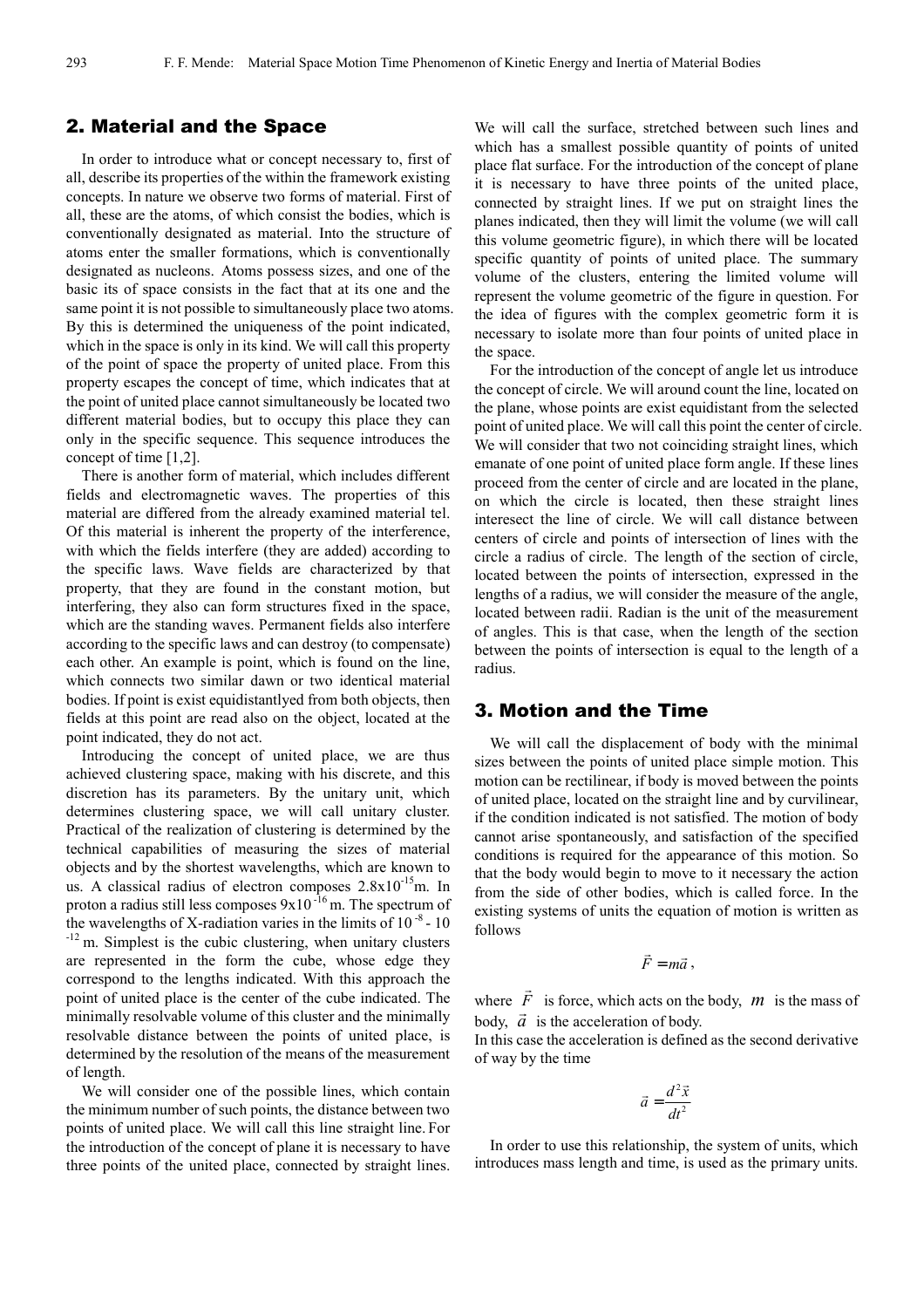But, if for the introduction of length and mass there are physical bases, since these are the actually observed physical quantities, there are no such bases for the introduction to time, since the time is not actually observed. The actually observed physical quantities are mass length and force; therefore let us attempt to express time through these values. But for this it is necessary to select the units of length, force and mass. As the units of length and mass we can select the already existing units (in the system SI this is meter and kilogram).For the selection of the unit of force we will use the law of universal gravitation. We will consider that there are two identical masses *M* , whose centers are located at a distance 2*R* . In this case we will consider that the linear dimensions of the masses considerably less than the distance between them. In accordance with the law of universal gravitation the force, which acts between such masses, will compose

$$
F = \frac{M^2}{4R^2} \tag{3.1}
$$

In this relationship we specially lowered the gravitational constant, which is introduced in other systems of units, and which contains second, since. we attempt to build the new system of units, which does not contain time.

The time, which will be required by the mass of *M* in order under the action of the force indicated to cover a distance  $R$ , it is determined by the relationship  $[1,2]$ 

$$
t = \pm 2\sqrt{\frac{2R^3}{M}}\tag{3.2}
$$

This value let us accept for the unit of time. Its value is determined by specific physical quantities and their properties taking into account the law of universal gravitation. Exponential is the fact that in the data the time can be both positive and negative value.is known that time reversal, i.e., sign change of time does not change the form of equations of motion. This means that for any possible motion of system can be achieved the time-reversed motion, when system consecutively passes to the reverse order of the states, symmetrical to states, passed in the previous motion. In this posing of the question naturally to assume that, when in the system it occurs no changes, then time for this system not at all flows. When in the system some reversible changes occur, i.e., it after a certain evolution returns reversibly to its initial state, the time flows first in one, and then in other direction, reversing the sign since in this case the concept of time used to in application to this concrete system, it is possible to introduce the proper time of system, i.e. to assume that in each separately undertaken system there is its proper time. States symmetrical on the time are characterized by opposite directions of the speeds (pulses) of particles and magnetic field. Temporary invariance leads to specific ratios between the probabilities of direct and reverse reactions, to the prohibition of some states of the polarization of particles in the reactions, to the equality to zero electrical dipole moment of elementary particles and T. d. It follows from the general

principles of the quantum field theory that all processes in nature are symmetrical relative to the work of three operations: the time reversal, three-dimensional inversion and charge conjugation.

Using the examined method of introduction to time it is possible to build hours.

If are located two identical masses *M* , located at a distance  $2R$ , then, in accordance with the law of universal gravitation, the force of their attraction determines the dependence:

If the masses indicated revolve around the overall center of masses and acts the principle of the equivalence of gravitational and inert mass, then the equality will be carried out:

$$
T = \pm 4\pi \sqrt{\frac{R^3}{M}}
$$
 (3.3)

where *T* is period of revolution of masses around the overall center.

It is evident that this relationship is differed from relationship (3.2) only in terms of coefficient.

in order to transfer this value into seconds, should be used by a coefficient. For its obtaining the law of universal gravitation (3.1) and the values, entering relationship (3.3) one should write down in one of the systems of units. In the system SI the value*T* , calculated in seconds, will be equal

$$
T' = \pm 4\pi \sqrt{\frac{R^3}{GM}} \; .
$$

Consequently, conversion factor will be equal

$$
K = \frac{T_H'}{T_H} = \sqrt{G} \tag{3.4}
$$

where gravitational constant *G* is determined in the system SI.

If we calculate the coefficient  $K$ , then it will be evident that the newly introduced unit of time is approximately five orders more than second. This, of course, is not very convenient, but in order to avoid these inconveniences, it is possible to introduce dimensionless coefficient (3.4) into relationship (3.3). Then the time, measured by the hours examined will be calculated in seconds.

 Since time now has its own dimensionality, passage to the electrical systems of units also does not compose labor, simply into the appropriate dimensionality of ones it is necessary to put the new dimensionality of time with the selected dimensionless conversion factor. If we for measuring the electrical units use to Gauss a system and to express in it time in the units of mass and length, then all electrical and magnetic units will be also expressed in the units of mass and length.

 It is well known that for accelerating the material bodies it is necessary to spend energy, in this case the executed work passes into the kinetic energy. With the braking the body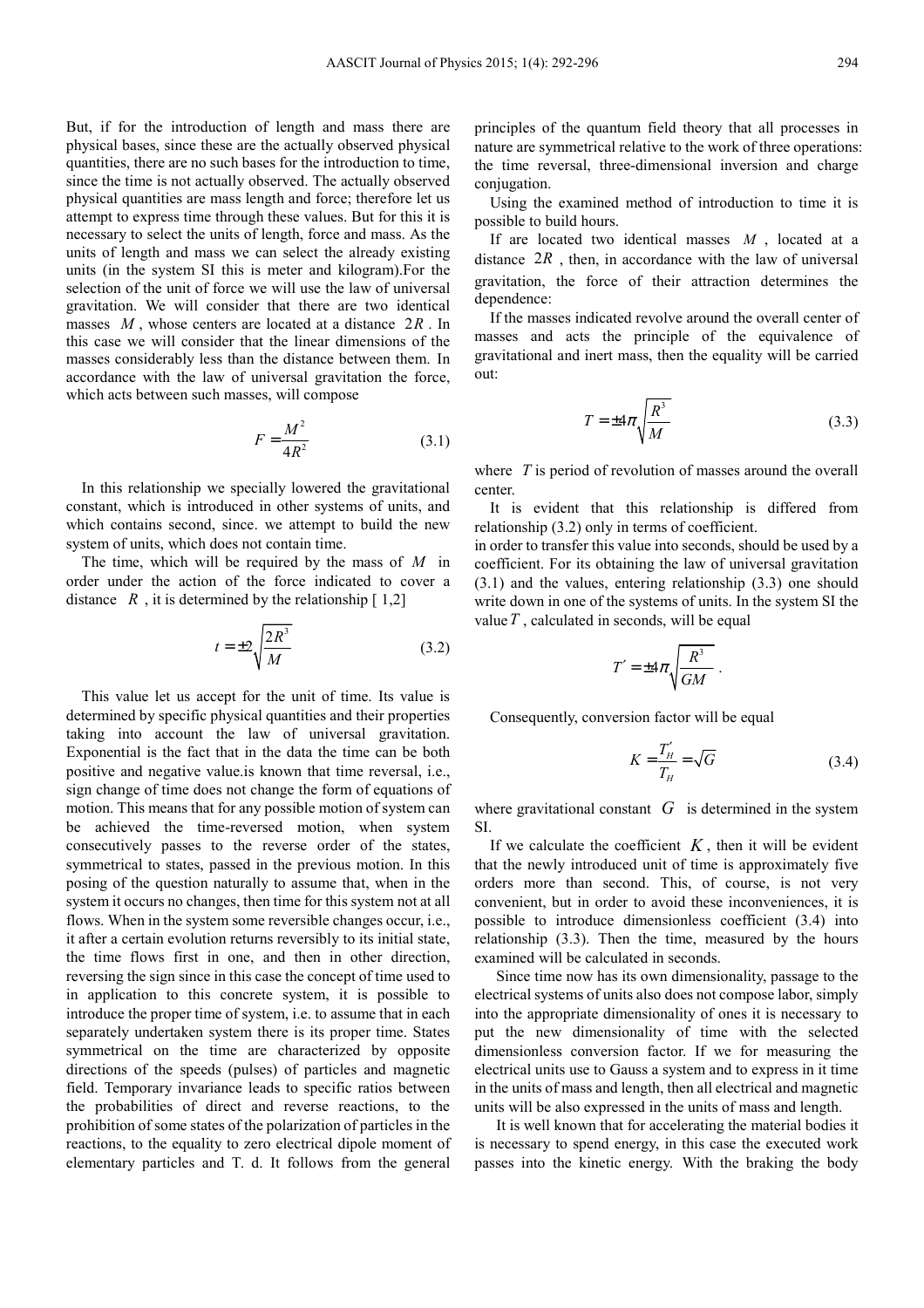returns this energy to the surrounding bodies, for which be required the forces, the reverse facts, which accelerated body. This is the phenomenon of the inertia.

It is clear that in the process of acceleration the body accumulates some form of energy, which returns then to the environment with its braking. But none of the existing at present theories gives answer to a question, that this after energy and how it is accumulated and returns. Charged the bodies and in the charges are had the electrical field, possessing of the energy. It is possible to expect that the dependence of these pour on from the speed it can shed light to this question. In the special theory of relativity (SR) the electric fields of charges depend on speed, and, it would seem, this theory had to give answer to the presented question. Butinto SR the charge is the invariant of the speed. Its fields although change in the process of acceleration, these changes occur in such a way that to an increase pour on normal to the direction of motion it is compensated by the decrease of longitudinal pour on, and the flow of the electric field through the surface, which surrounds charge remains constant.

In works [3-10] it is shown that within the framework the Galileo conversions the scalar potential of charge depends on speed. In this case the electric fields, normal to the direction of its motion, increase, while longitudinal fields they remain constant. Similar of the approach gives of the possibility to explain of the phenomenon of the kinetic energy and the inertia of the material bodies.

# 4. Kinetic Energy of the Electrified Bodies

The electron has the electrical fields, energy which easy to calculate. Specific energy of the electrical fields is written

$$
w=\frac{1}{2}\varepsilon E^2.
$$

The tension of the electrical fields of the electron is determined by the equality

$$
E = \frac{e}{4\pi\varepsilon_0 r^2}.
$$

Using the element the volume  $4\pi r^2 dr$ , we obtain the energy of the fields on resting of the electron:

$$
W = \int_{a}^{\infty} \frac{e^2 dr}{8\pi \varepsilon_0 r^2} = \frac{e^2}{8\pi \varepsilon_0 a} ,
$$

where  $e$  is the charge,  $a$  is radius of the electron. If electron moves with the speed  $v$ , then, according to the concept of scalar-vector potential, its electric fields, normal to the direction of motion, increase [6-10]

$$
E_{\perp} = Ech \frac{v}{c} \approx E \left( 1 + \frac{1}{2} \frac{v^2}{c^2} \right).
$$

Let us write down the electric fields, normal to the direction of motion in the coordinate system, represented in Fig 1.



*Fig. 1. The element of the volume, utilized for the calculation of the energy fields moving of the electron.* 

Then the energy of the fields moving electron will be written down

$$
W_v = \left(1 + \frac{1}{2}\frac{v^2}{c^2}\right)^2 \int \frac{e^2 \sin^3 q \, dq dr}{8\pi \varepsilon_0 r^2}
$$

.

The integration to the angle gives

$$
\int_{0}^{\pi} \sin^3 q \, dq = -\int_{0}^{\pi} (1 - \cos^2 q) d(\cos q) = -\cos q + \frac{\cos^3 q}{3} = \frac{4}{3}.
$$

Therefore

$$
W_v = \frac{4}{3} \left( 1 + \frac{1}{2} \frac{v^2}{c^2} \right)^2 \int_a^{\infty} \frac{e^2 dr}{8 \pi \epsilon_0 r^2} = \frac{4}{3} \left( 1 + \frac{v^2}{c^2} + \frac{1}{4} \frac{v^4}{c^4} \right) \frac{e^2}{8 \pi \epsilon_0 a}
$$

For of the speeds is considerable smaller of the speed of the light the term  $\frac{1}{4}v^2$ 2 1 4 *v c* can be disregarded, therefore

$$
W_{\nu} = \frac{4}{3} \left( 1 + \frac{v^2}{c^2} \right) \frac{e^2}{8\pi \varepsilon_0 a} \; .
$$

The connection between by energy of the fields and with the mass of the rest of the electron is given by the equality [11]:

$$
W = \frac{4}{3} \frac{e^2}{8\pi\varepsilon_0 a} = mc^2.
$$

Consequently, additional energy of electron, connected with the fact that of its field they depend on speed, to be determined by the relationship

$$
W_v = mv^2
$$

This is the kinetic energy moving of the electron. It is differed from the conventional value in terms of the coefficient  $\frac{1}{2}$ , but this indicates only that the fact that the